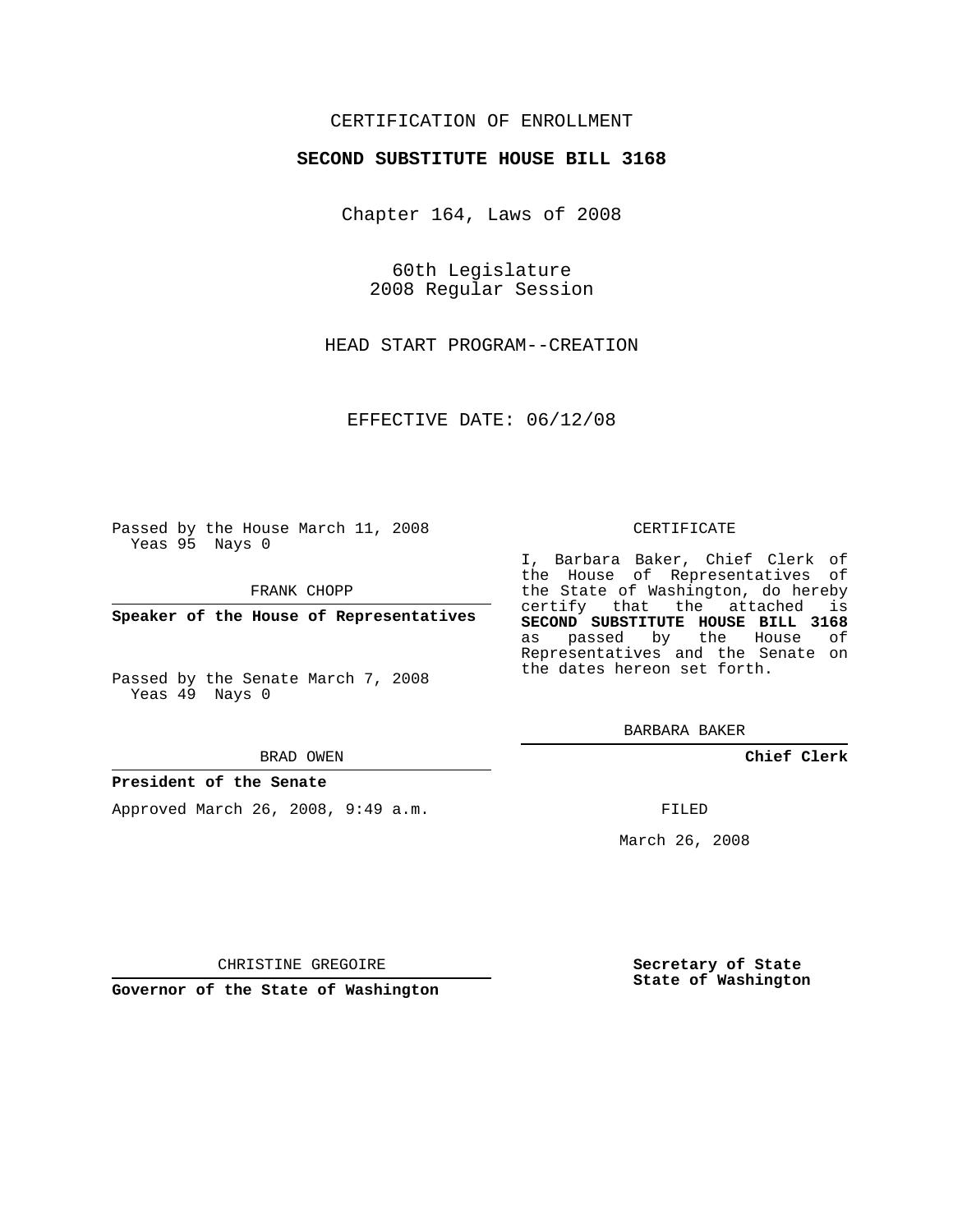# **SECOND SUBSTITUTE HOUSE BILL 3168** \_\_\_\_\_\_\_\_\_\_\_\_\_\_\_\_\_\_\_\_\_\_\_\_\_\_\_\_\_\_\_\_\_\_\_\_\_\_\_\_\_\_\_\_\_

\_\_\_\_\_\_\_\_\_\_\_\_\_\_\_\_\_\_\_\_\_\_\_\_\_\_\_\_\_\_\_\_\_\_\_\_\_\_\_\_\_\_\_\_\_

### AS AMENDED BY THE SENATE

Passed Legislature - 2008 Regular Session

## **State of Washington 60th Legislature 2008 Regular Session**

**By** House Appropriations (originally sponsored by Representatives Goodman, Kagi, Walsh, Haler, Roberts, Pettigrew, Hinkle, Sullivan, Kessler, Green, Hudgins, Darneille, McIntire, Liias, Kelley, Kenney, Hankins, Nelson, Santos, and Ormsby)

READ FIRST TIME 02/12/08.

 AN ACT Relating to the creation of the Washington head start program; and adding new sections to chapter 43.215 RCW.

BE IT ENACTED BY THE LEGISLATURE OF THE STATE OF WASHINGTON:

NEW SECTION. **Sec. 1.** The legislature finds that:

 (1) It is in the best interest of the state to provide early learning services to economically disadvantaged families;

 (2) Research has demonstrated that comprehensive services, including family support services designed to meet the early education needs of low-income and at-risk children, are successful in improving school readiness, reducing the risk of juvenile delinquency and incarceration, and reducing reliance on public assistance among these children later in life;

 (3) The state's early childhood education and assistance program was originally established to serve as the state counterpart to the federal head start program. When it was created, it aligned with the federal program in both standards and funding levels;

 (4) The state early childhood education and assistance program has served an important role in providing comprehensive services to low-income children. However, since it was first created, per-child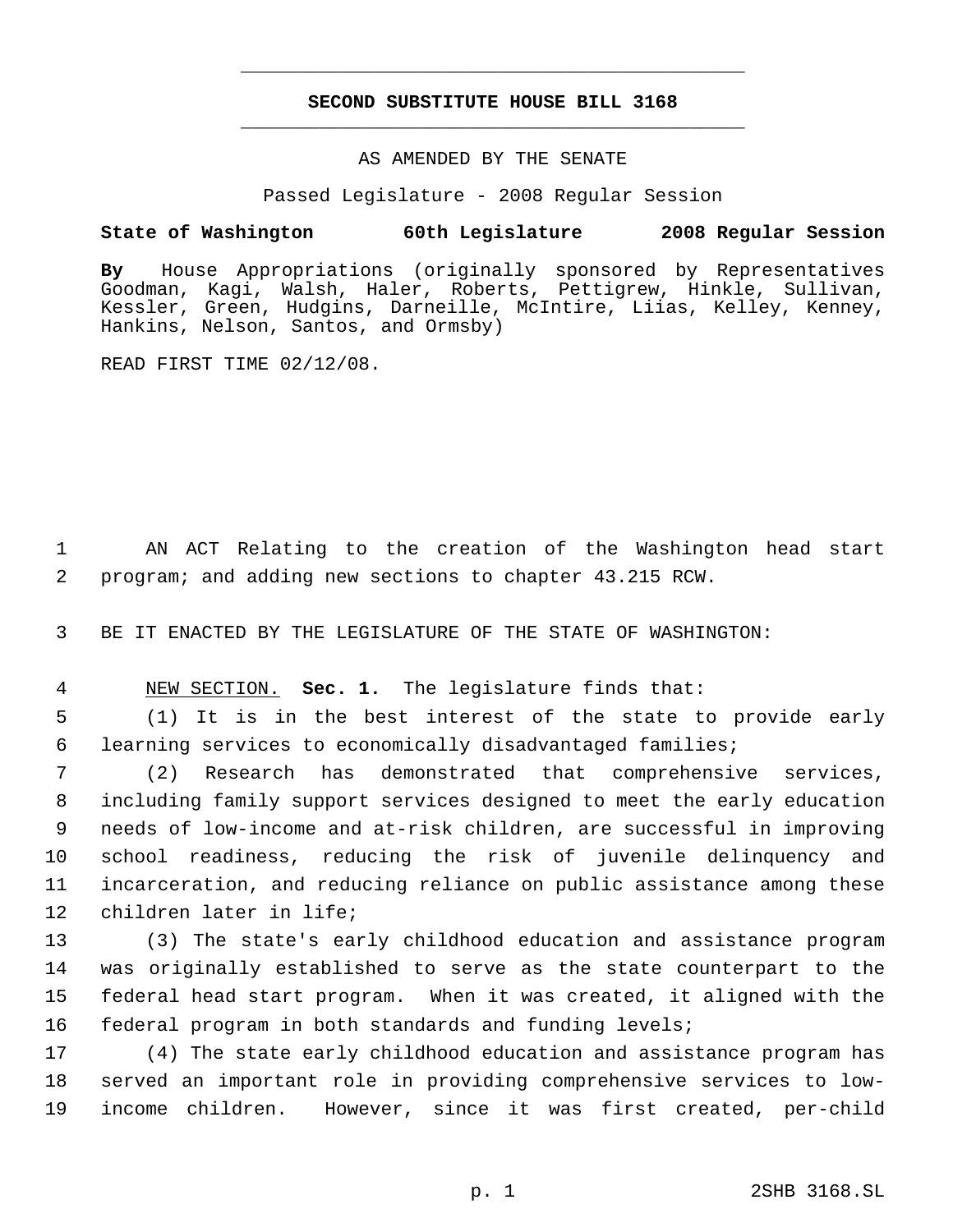funding levels for the state program have not kept pace with funding levels for the federal program. This has resulted in fewer service hours for children and less intensive services for families;

 (5) Aligning performance standards and funding levels for the state early childhood education and assistance program with federal head start will improve the quality of state-supported early learning programs. Additionally, it will improve school readiness through measures, such as a forty percent increase in class time, and it will achieve administrative efficiencies and make state-supported services more easily recognizable and accessible to parents and families eligible for these programs; and

 (6) Providing quality early learning services for children from birth to age three is the most cost-effective investment society can make. Additionally, the state can use the demonstrated results from the federal early head start program as an example to expand its reach of services already provided to three and four-year old children to children in the critical birth to three years age category.

 NEW SECTION. **Sec. 2.** (1) Within existing funds, the department shall develop a proposal for implementing a statewide Washington head start program. To the extent possible while maintaining quality standards, the proposal should align the state early childhood education and assistance program with federal head start program eligibility criteria, guidelines, performance standards, and methods/processes for ensuring continuous improvement in program quality. In this proposal, the department shall make recommendations that:

 (a) Identify federal head start program guidelines, performance measures and standards, or other requirements for which state flexibility would be recommended. This shall include an analysis of how state flexibility may impact outcomes for children and how that flexibility might deviate from outcomes associated with the federal standards. Areas to be examined must include, but are not limited to, transportation requirements, service hour configurations, delivery methods, and impact on rural programs;

 (b) Provide comparative data regarding child performance, readiness, and educational outcomes for Washington's existing head start and early childhood education and assistance programs;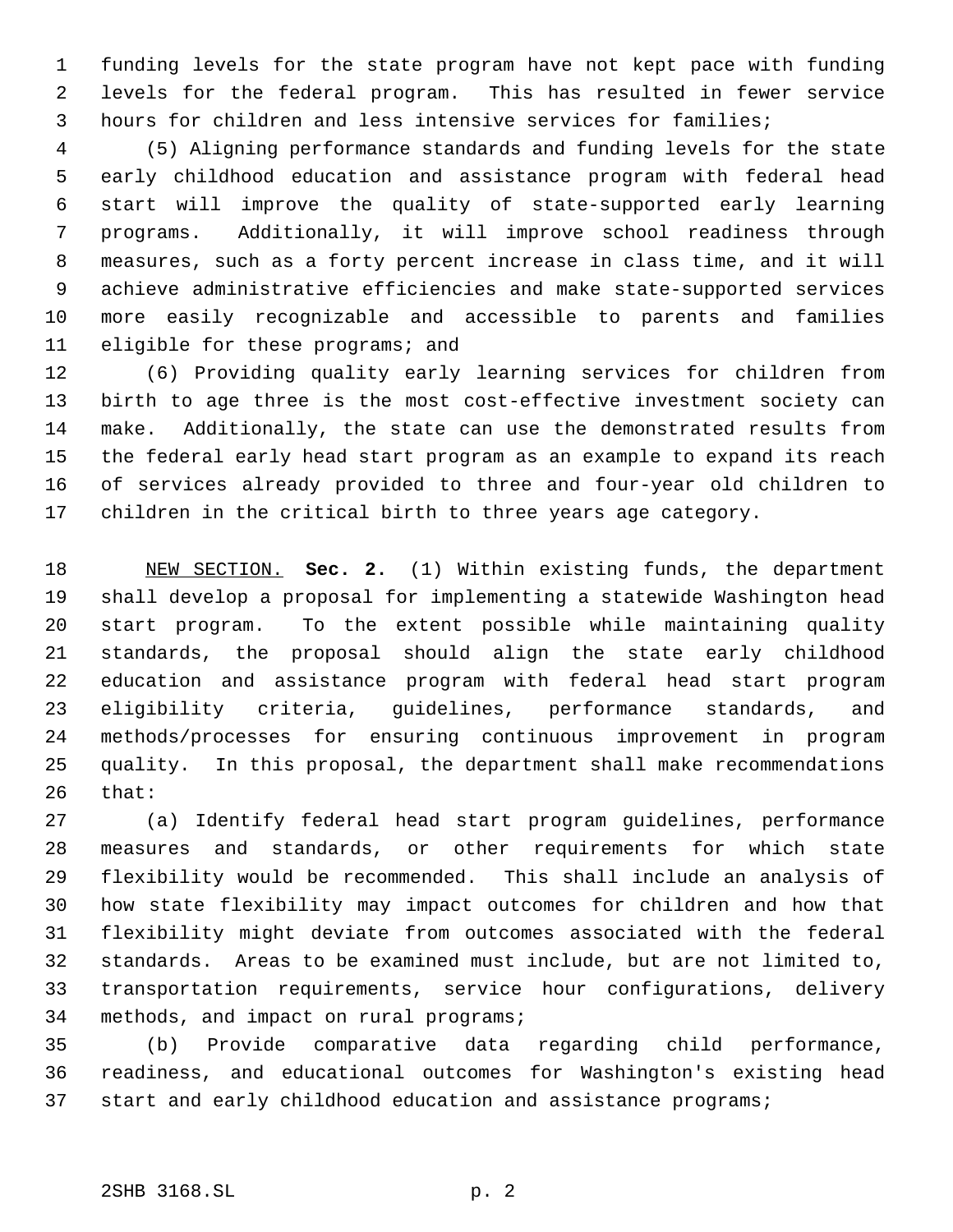(c) Determine the alignment between head start standards and the recommendations of Washington learns;

 (d) Identify any change in the state early childhood education and assistance program laws that would be required to implement the Washington head start proposal;

 (e) Identify additional resources needed to meet federal guidelines and standards. Areas to be examined must include, but are not limited to: Per-child funding levels, professional development and training needs, facilities needs, and technical assistance;

 (f) Identify state early childhood education and assistance programs that do and do not offer full-day, full-year services to children, and what transition steps would be needed for these programs 13 to operate in the same manner as federal head start programs;

 (g) Provide steps for phasing-in the Washington head start proposal;

 (h) Include a timeline, strategy, and funding needs to implement a statewide, state-supported early head start program as a component of 18 the Washington head start proposal; and

 (i) Detail the process the department would take with the regional office of federal head start in identifying any exceptions or waivers needed to provide flexibility and maintain high quality standards.

 (2) In developing its recommendations for this proposal, the department shall seek, where appropriate and available, training or technical assistance from the appropriate regional office of federal head start in order to maximize nonstate resources that might be available for the consultative work and research involved with developing this proposal. The department also shall consult with and solicit input from:

 (a) State early childhood education and assistance program providers on Indian reservations and across the state, including providers who operate solely state-supported programs;

 (b) Tribal governments operating head start programs and early head start programs in the state to ensure that the needs of Indian and Alaskan native children and their families are incorporated into the recommendations of the proposal, especially as they pertain to standards or guidelines around language acquisition, school readiness, availability and need for services among Indian and Alaskan native children and their families, and curriculum development; and